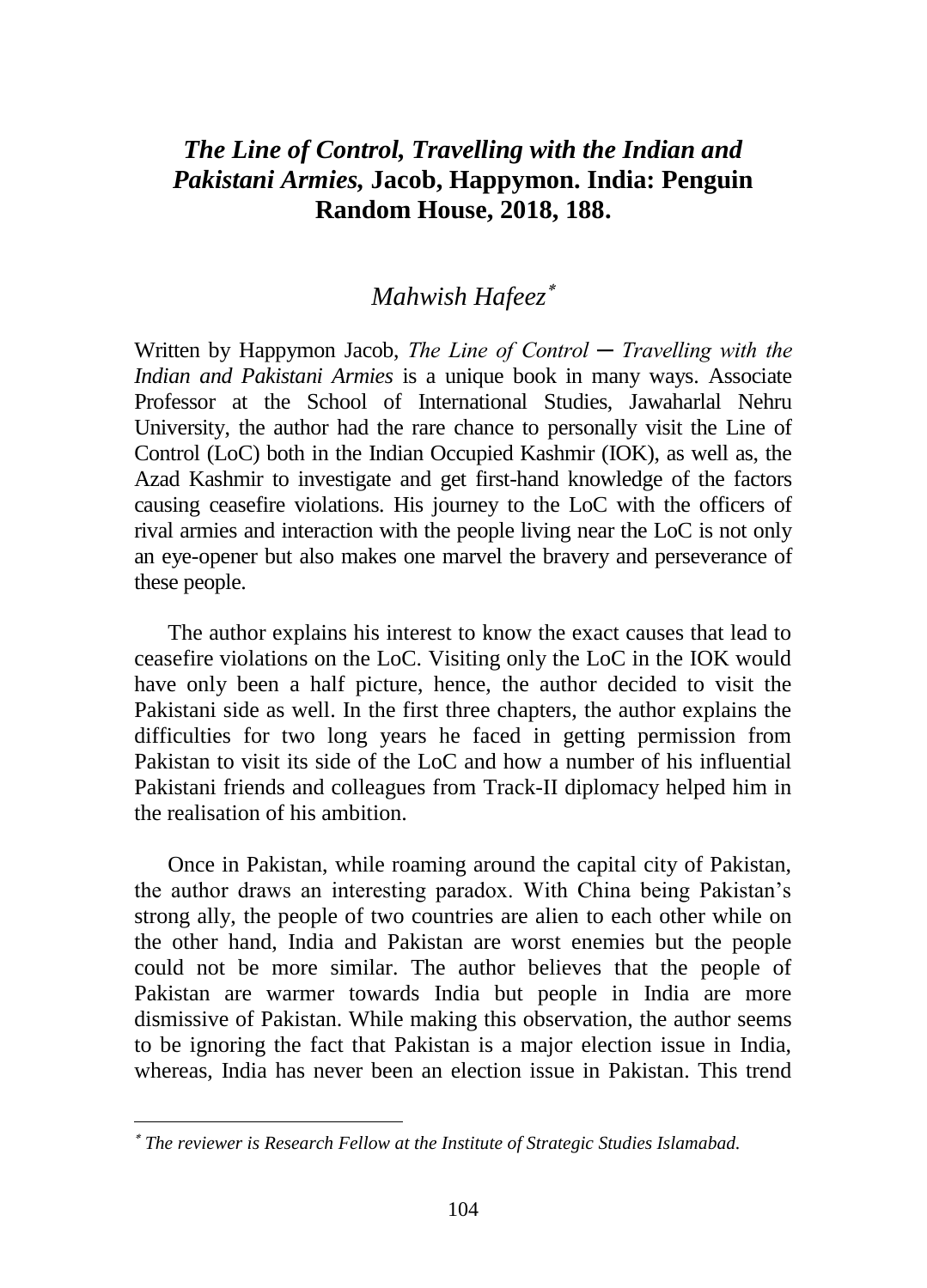#### Strategic Studies

shows how obsessed India and its citizens are with Pakistan. This observation also highlights the fact that the Pakistanis are a peace-loving nation and there is a genuine desire for peace in the region.

While narrating his efforts for getting permission to visit Pakistan's side of LoC, the author also discusses the help he received from his Pakistani friends who confided in him why any forward movement on the resolution of Siachen issue did not reach its logical end despite Pakistan's best efforts as the Indian position on the issue had become harder by 2005. He was also confided how the intelligence chiefs of the two countries met in undisclosed locations in Europe on a number of occasions to chalk out details of the ceasefire agreement of 2003. This ceasefire agreement was agreed by the political leadership of both the countries and was, thus, implemented.

During the early 1990s, soon after Kashmiris took up arms, it had become near to impossible for the diplomats to work in each other's countries. Ultimately, both the countries reached an agreement on a code of conduct regarding the treatment of diplomats in 1992. Still, the harassment of diplomats continued as was the case in early 2018. The author feels that if more people-to-people contacts are encouraged particularly between the Pakistani-Punjabis and North Indians since they have so much in common, Indo-Pak tensions can be resolved to a large extent.

While his visit to the LoC with Pakistan army, the author says that the troops' fire at each other "at will" (p.76) due to several reasons that range from boredom to a "military culture of establishing one's moral ascendency" (p. 76). Firing for the sake of fun without intending to harm the other party is also common. Pakistan also believes that the Indian side also starts firing since they want to divert attention from human rights abuses in the IOK. Sniper fire is yet another factor that is taking a serious toll on the morale of forces. A soldier manning a post is always under a threat of being fired at by the sniper across the LoC. The author explains that on the LoC there are certain areas where India might be having territorial and tactical advantage while elsewhere Pakistan will have the territorial and tactical advantage. The Indian troops may fire where they have dominance while Pakistan would respond from its area of dominance. Nothing goes un-responded on the LoC. This enmity somehow completely evaporates on points where the LoC trade is taking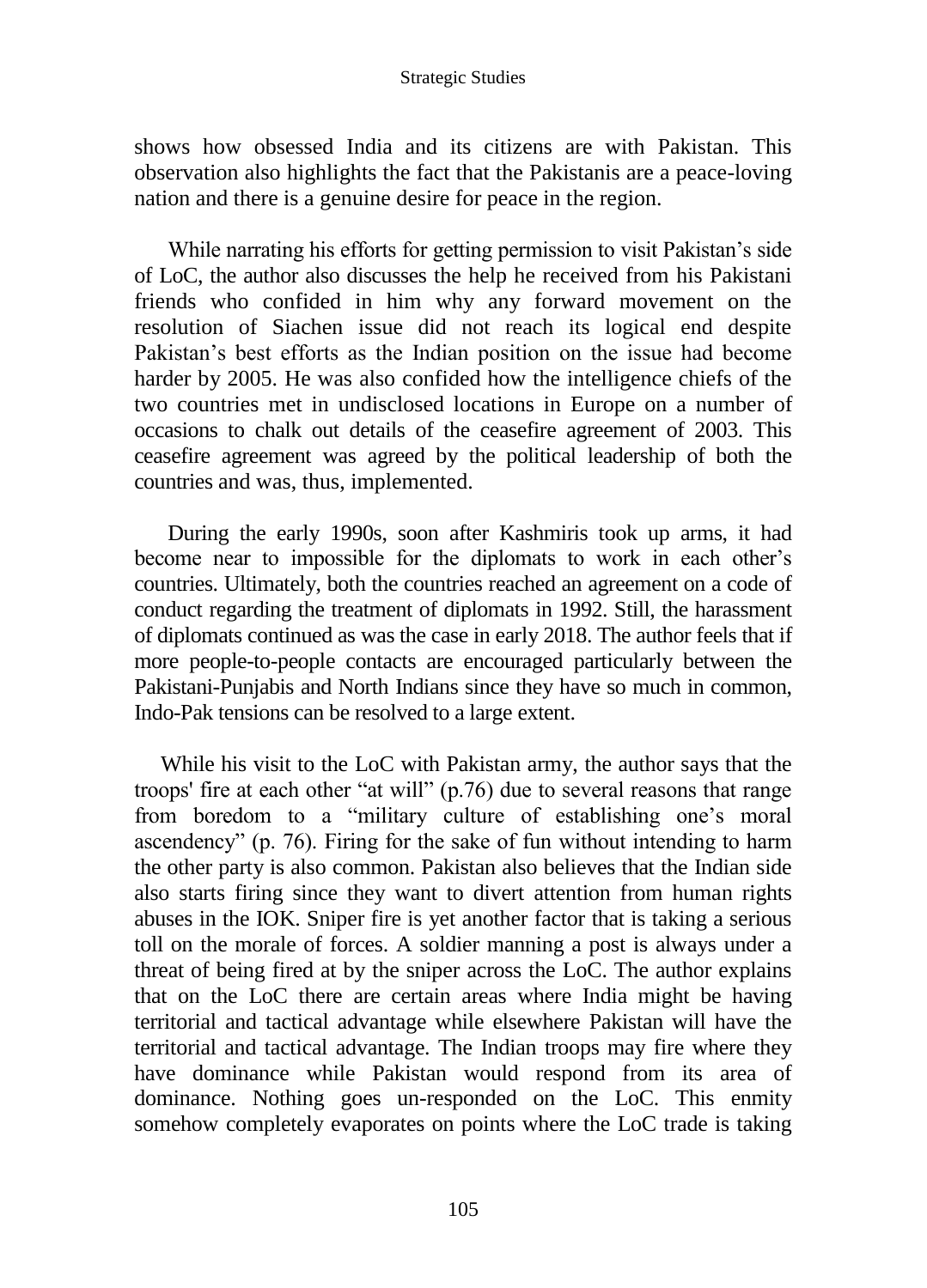#### Book Review

place. At these points, there is no concept of firing and both armies treat each other with utmost courtesy.

While explaining the hardships of the villagers living on the LoC, the author compares their life as "living in front of a firing squad" (p. 93). The author explains in detail his interaction with the villagers of Dharmsal village. These people get shot at and their livestock gets killed and their houses get destroyed on a regular basis due to ceasefire violations. The author goes on to explain that in the first three months of 2018, some 25 Pakistanis and 13 civilians on the Indian side of the LoC lost their lives.

Landmines are yet another problem, which were placed in 1947, 1965, 1971 and 2001. Although the mine sites are marked but sometimes these mines drift away from meshed areas due to environmental factors and have been responsible for several incidents.

The author's visit to Pakistan Army's General Head Quarters (GHQ) was unique in the sense that he has been, perhaps, the first Indian to have visited that place. His meeting with Pakistan's Chief of General Staff emphasised the political factors behind ceasefire violation but there was agreement that in the absence of political factors, tactical triggers became the main reason for ceasefire violations.

The second last chapter of the book details author's efforts in India and his requests to army headquarters for a visit to the LoC. His interaction with the senior army officers made candid admission that all ceasefire violations were not initiated by Pakistan as was projected by the Indian media and that most of the violations were the result of strategic and political developments between the two countries. The author also explains that there is a lack of clarity about the area of the LoC as it has only been delineated on the map and not on the ground. This not only results in the skirmishes for territory but soldiers and civilians also inadvertently cross over the LoC.

Jacob's visit to Behroti village, which lies a kilometre ahead of the Indian fence on the LoC is yet another interesting tale. The villagers of Behrori have to enter India through one of the gates at a specific time and get their identity cards checked. Only a hundred meters from their